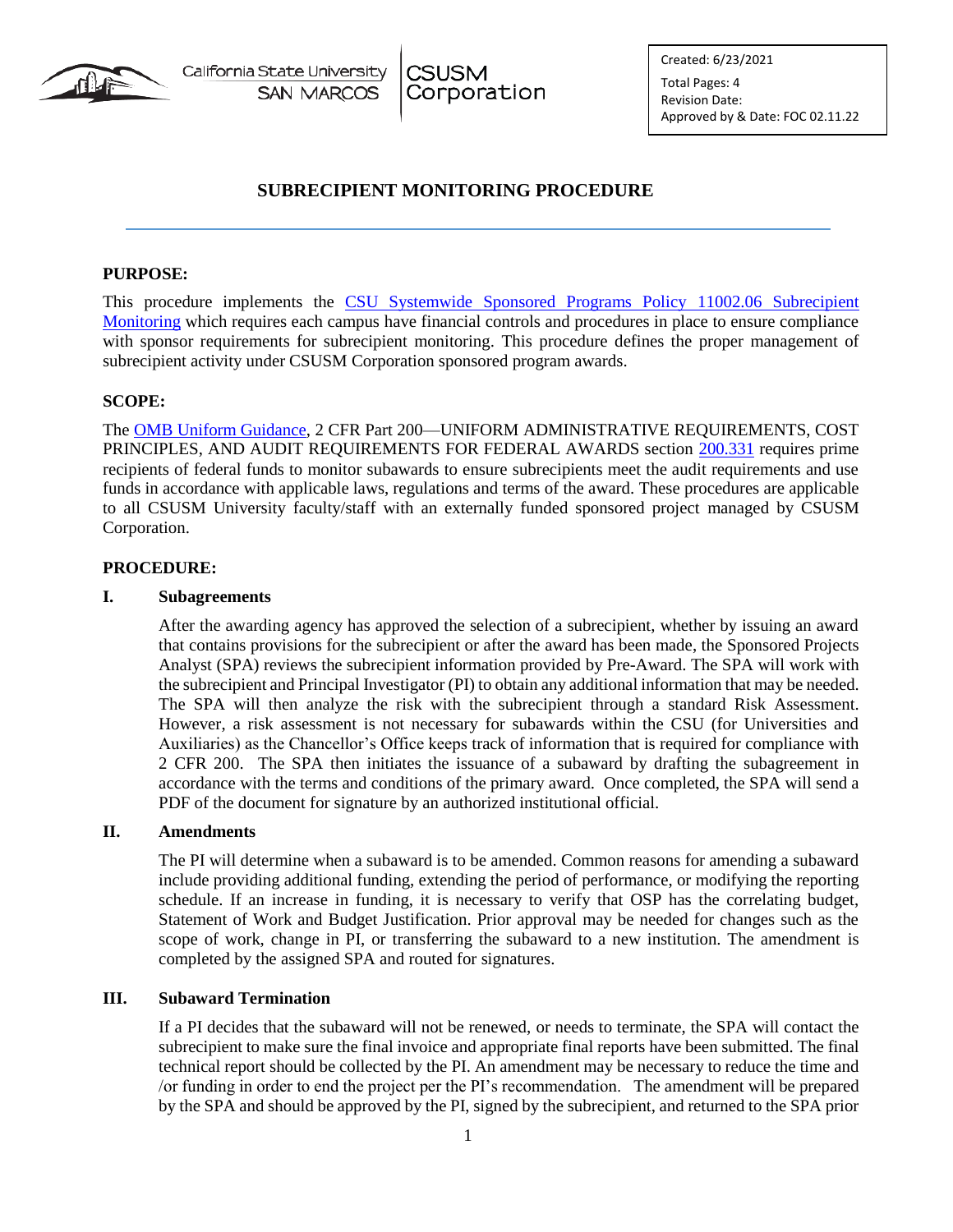### **SUBRECIPIENT MONITORING PROCEDURE**

to reallocating any possible remaining funds from the subaward.

#### **IV. Subaward Invoice Review and Processing**

Subrecipients are expected to send invoices to OSP, who will review each invoice within forty-eight (48) hours of receipt. If the invoice is deemed acceptable for payment, the SPA will forward to the PI for review and approval. The PI is responsible for the technical review to ensure that the work is being completed, reports have been submitted, and approving the expenses related to his/her project. Once the PI has approved the invoice, the SPA will forward to Accounts Payable for processing.

SPA will review subaward invoices for the following:

- Correct Purchase Order number on invoice.
- Correct subaward number is provided.
- Total amount of award is listed and accurate.
- Time period of invoice coincides with the previous invoice. It generally should not overlap, have gaps in time, or exceed the project end date, except in special approved cases.
- Check that the fringe benefit rate and amounts are accurate for current invoice.
- Check indirect cost rate to determine it is calculating correctly and is the federally approved rate provided in the approved proposal.
- The current and accumulated totals are provided and coincide with the approved budget.
- Cumulative total is in accordance with the approved budget(s), including any line-item categories and total amounts.
- Cost sharing commitments are documented on the invoice.
- Invoice is certified.

#### **V. Improper Invoice Issues**

If, during the review of an invoice, it is determined that there is a concern, the SPA will contact the subrecipient for either clarification or additional documentation. The SPA may request additional information, request corrections, or consult with the PI on unallowable charges, and may require a revised invoice from the subrecipient. The SPA will communicate to the PI and subrecipient that the invoice cannot be processed until all issues are addressed and resolved.

The PI should contact the subrecipient and OSP and notify the SPA of the concern. The SPA may be able to offer suggestions to resolve issues depending on the nature of the problem, the type of funding involved, and the sponsoring agency's policies. The SPA will make every effort to work with subrecipient to resolve any issues. However, PIs have certain rights that he/she can exercise if the collaboration is no longer determined to be productive and appropriate for the project.

#### **VI. Subaward Closeout**

An integral part of subrecipient monitoring is the close-out of the subaward at the end of the project period. This is the point at which final determination is made by the PI that the subrecipient has fulfilled all their responsibilities under the subaward. In general, a subaward is closed when all deliverables have been met and the final payment has been made.

The PI, in collaboration with the SPA, should begin subaward closeout review at least sixty (60) days prior to the conclusion of the subaward period of performance. This will allow adequate time for the PI to make any budgetary actions or requests for extensions to the sponsor, if necessary. Generally, subawards should be processed for closeout and formally closed within sixty (60) days following the subaward end date. Depending on the prime funding source, closeout may be required sooner.

#### **ROLES AND RESPONSIBILITIES: Pre-Award**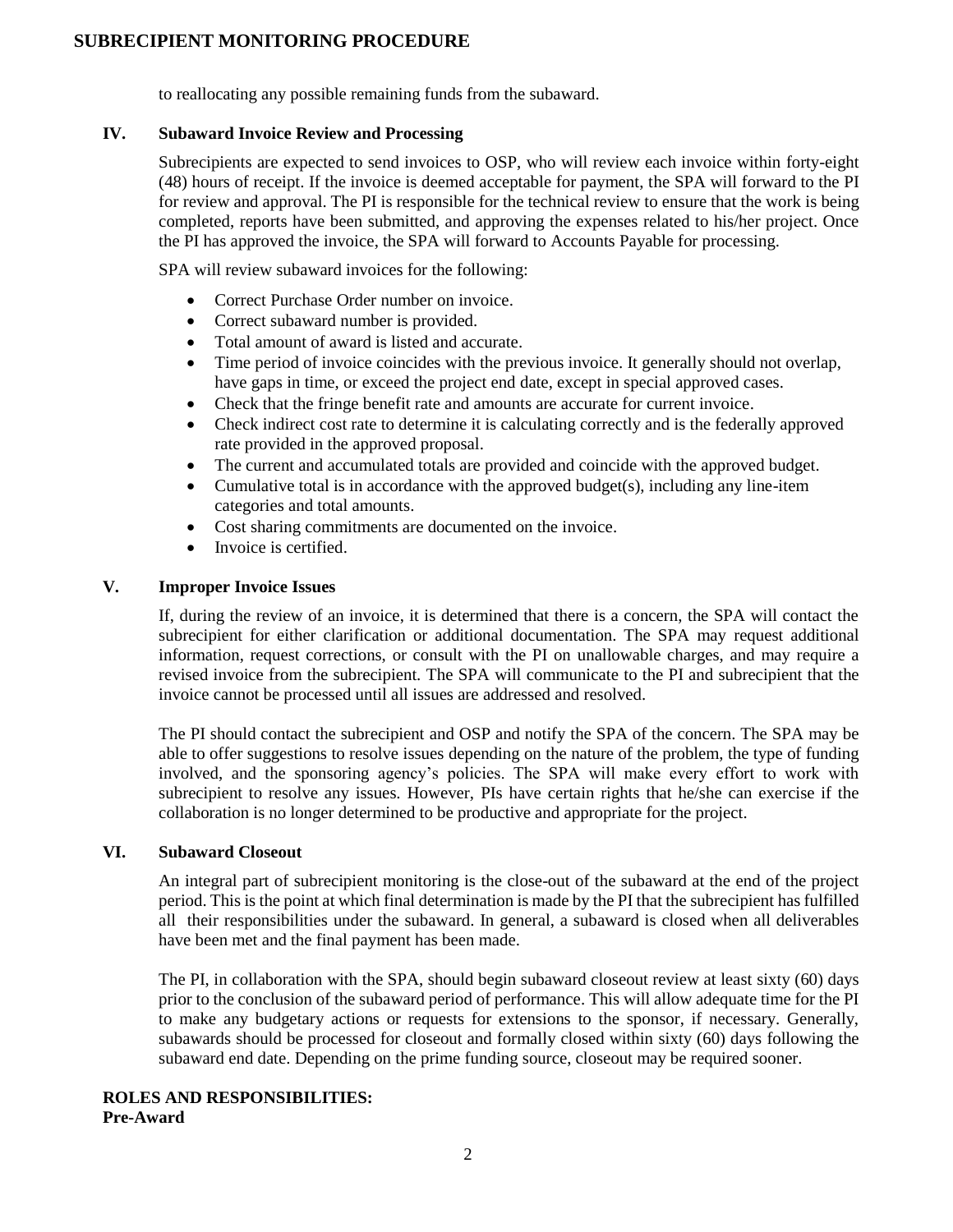# **SUBRECIPIENT MONITORING PROCEDURE**

- Verify subrecipients are registered with an "Active" status at [SAM.GOV.](https://sam.gov/SAM/)
- Verify the subrecipients and their PIs have not been debarred or suspended from receiving federal funds.
	- If debarred or suspended, CSUSM Corporation will not be able to contract with the subrecipient.<br>■ Make project role determination if applicant is a subrecipient or vendor. If vendor role, subrecipie
		- Make project role determination if applicant is a subrecipient or vendor. If vendor role, subrecipients information request will not be required.
- Ensure the Subrecipient Commitment Form is completed with current and accurate information by all potential subrecipients. This includes the following information and associated documents:
	- Conflict of Interest certification from subrecipient's PI/PD (via Subrecipient Commitment Form) is on file, as applicable.
	- Subrecipient's Scope of Work has been received and aligns with the overall scope of the prime award.
	- If the subrecipient's statement of work or Subrecipient Commitment Form include regulatory compliance, the appropriate documents should be obtained (IRB/IACUC).
	- Copy of subrecipient's current F&A rate agreement to ensure correct rates are being used in the subrecipient's budget.
	- Budget Justification is completed and aligns with the amounts in the actual budget.
	- Budget categories and amounts align with the scope of the prime award.
- Ensure FFATA Form is sent and completed by Subrecipient for awards of \$30,000 or more.
	- Prime Grant Recipients awarded a new Federal grant greater than or equal to \$30,000 as of October 1, 2010 are subject to [FFATA sub-award reporting requirements](https://www.fsrs.gov/#a-faqs) as outlined in the Office of Management and Budgets guidance issued August 27, 2010.
	- The prime awardee is required to file a FFATA sub-award report by the end of the month following the month in which the prime recipient awards any sub-grant greater than or equal to \$30,000.

# **Post-Award**

- Review all documentation provided by Pre-Award
- Analyze the risk in subcontracting with this subrecipient by completing a Subrecipient Risk Assessment (not necessary if subrecipient is a CSU campus or auxiliary). Depending on how they are classified will determine what language is included in the agreement. Items that typically put the subrecipient in the 'High-Risk' category are the following:
	- Findings on their most recent A-133 audit report that relate to sponsored program activity
	- The subrecipient does not have an annual A-133 audit
	- The entity has a history of non-compliance
	- A qualified audit report, or failure to have a current audit report
	- A known history of non-performance
	- A small company new to receiving sponsored program funds or the subaward amount is large
	- $\blacksquare$  A foreign entity
- Prepare the Subaward Agreement and Amendments
	- Use FDP subaward templates for federal projects
	- FFATA should be marked yes for any agreements where it is a first tier subaward.
	- Request subrecipient provide contact information (FDP Attachment 3B)
	- Incorporate the subrecipient's Scope of Work, Budget, and Budget Justification into the subaward agreement.
- Route the agreement for signatures by authorized officials.
- Load the completed FFATA form (when applicable) to [the FFATA site.](https://www.fsrs.gov/)
- Review and process subaward invoices.
- Assist the PI with subaward closeout and/or termination as needed.

# **Principal Investigator**

- Verify that work performed by the subrecipient is being completed and is acceptable
- Maintain regular contact with the subrecipient PI regarding all technical aspects of the project
- Ensure that all deliverables required per agreement terms and conditions (technical and/or invention) are being completed and provided